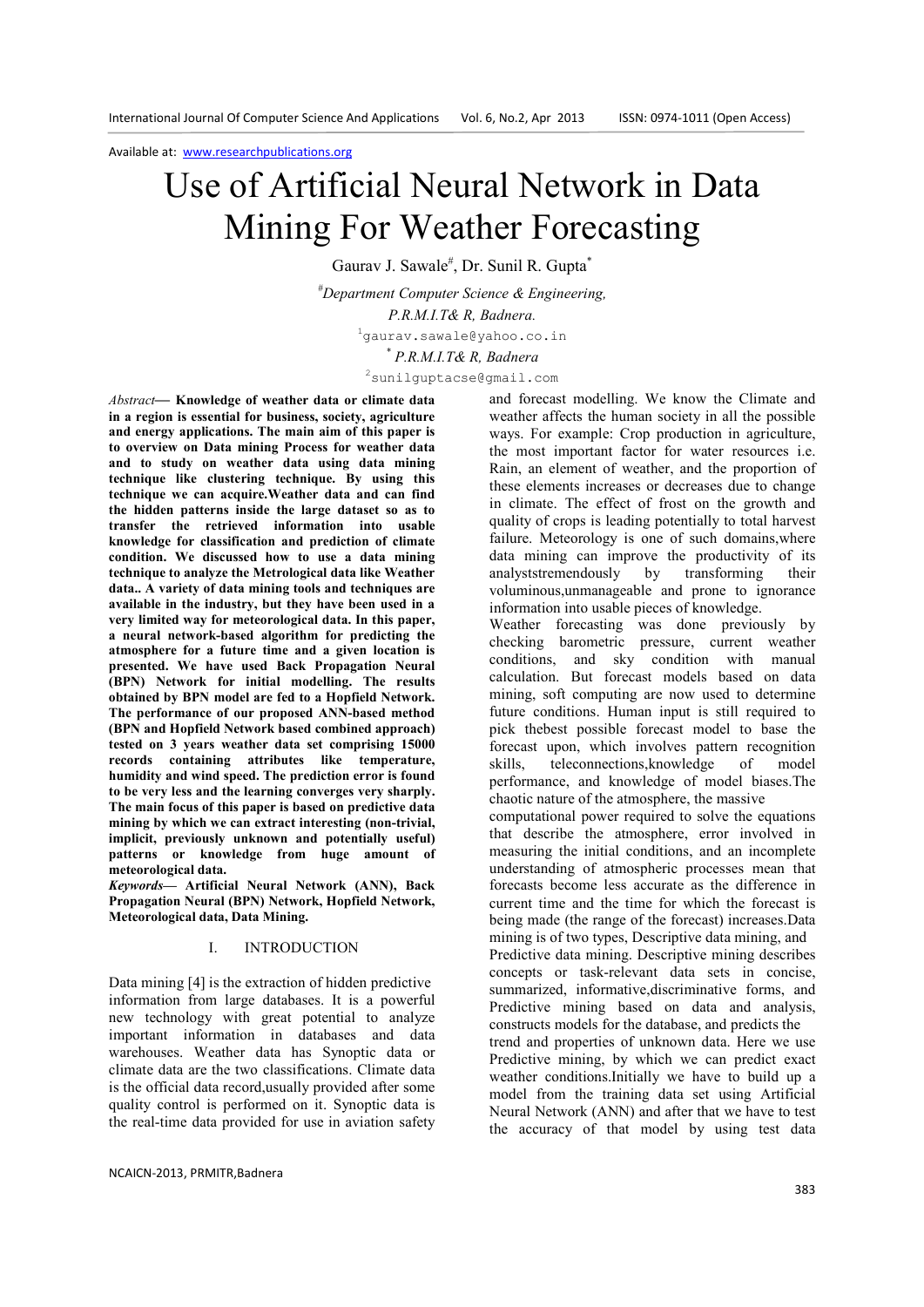test.Before building the model, some pre-processing steps are applied to the data to help improve the accuracy,efficiency,and scalability of the classification or prediction process. After collecting the whole data set, data cleaning is one of the important parts. Data cleaning is a pre-processing of data in order to reduce noise and handle missing values. After data cleaning, the next step is relevance analysis or feature selection which removes the irrelevant or redundant attributes.And finally Data transformation is applied on the data set to normalize the data (such as  $-1.0$  to 1.0, or 0.0 to 1.0). Then we analyse data with the help of Predictive data mining concept.After creating the whole model, applying all those processes,we can definitely predict some good results for weather.

## II. RELATED WORK

In this section we are presenting the related work done in the area of weather prediction system and BPN network.Y.Radhika and M.Shashi [3] presented an application of Support Vector Machines (SVMs) for weather prediction.They used time series data of daily maximum temperature at location to predict the maximum temperature of the next day at that location based on the daily maximum temperatures for a span of previous n days referred to as order of the input.Performance of the system is observed for various spans of 2 to 10 days by using optimal values of the kernel. Mohsen Hayati et. al, [5] used the Multi Layer Perceptron on data set of ten years meteorological data. The data set was for year 1996 to 2006. The results show that MLP network has the minimum forecasting error and can be considered as a good method to model the short-term temperature forecasting [STTF] systems.Brian A. Smith et. al, [6] focused on developing ANN models with reduced average prediction error by increasing the number of distinct observations used in training, adding additional input terms that describe the date of an observation,increasing the duration of prior weather data included in each observation, and reexamining the number of hidden nodes used in the network. Models were created to forecast air temperature at hourly intervals from one to 12 hours ahead.Each ANN model, having network architecture and set of associated parameters, was evaluated by instantiating and training 30 networks and calculating the mean absolute error(MAE) of the resulting networks for some set of input patterns.Mike O'Neill [7] focus on two major practical considerations: the relationship

between the amounts of training data and error rate (corresponding to the effort to collect training data to build a model with given maximum error rate) and the transferability of models' expertise between different data sets (corresponding to the usefulness

NCAICN-2013, PRMITR,Badnera

for general handwritten digit recognition).S. Santhosh Baboo and I. Kadar Shereef [10] present an application of Back Propagation Neural (BPN) Network forweather prediction. Their proposed idea is tested using the real time dataset. The results are compared with practical working of meteorological department and these results confirm that the real time processing of weather data indicate that the BPN based weather forecast have shown improvement not only over guidance forecasts from numerical models, but overofficial local weather service forecasts as well.

S. Kotsiantis et al. [13] focused on investigating the efficiency of data mining techniques in estimating minimum,maximum and mean temperature values. A number of experiments have been conducted by them with well-known regression algorithms using temperature data from the city of Patras in Greece. The performance of their algorithms has been evaluated using standard statistical indicators, such as Correlation Coefficient, Root Mean Squared Error, etc.

# III. ARTIFICIAL NEURAL NETWORK (ANN)

Artificial Neural Network [1, 2] is a powerful data modelling tool that is able to represent complex input /output relationships.The motivation for the development of neural network technology stemmed from the desire to implement an artificial system that could perform intelligent tasks similar to those performed by the human brain. A **Back Propagation Network** [9, 12] consists of at least three layers (multi layer perception): an input layer, at least one intermediate hidden layer, and an output layer. Typically, input units are connected in a feed-forward fashion with input units fully connected to units in the hidden layer and hidden units fully connected to units in the output layer. An input pattern is propagated forward to the output units all the way through the intervening input-to-hidden and hiddento-output weights when a Back Propagation network is cycled. As the algorithm's name gives a meaning, the errors (and therefore the learning) propagate backwards from the output nodes to the inner nodes. The multilayer neural network shown in Figure 1.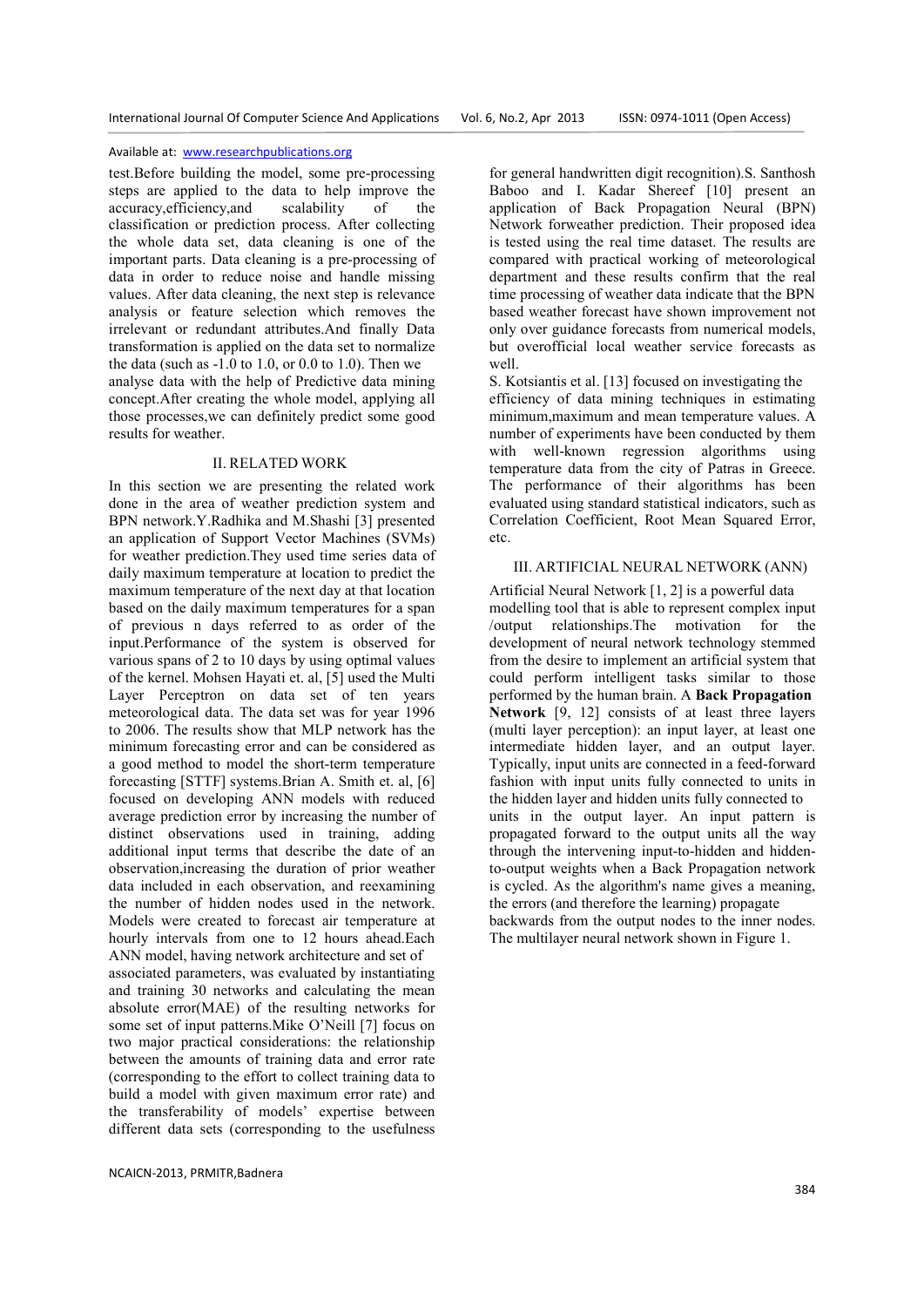

**Fig 1: A multi layer feed-forward neural network**.

A **Hopfield Network** [11] is a form of recurrent artificial neural network invented by John Hopfield. Hopfield networks serve as content-addressable memory systems with binary threshold units. They are guaranteed to converge to a local minimum, but convergence to one of the stored patterns is not

guaranteed. A neuron of Hopfield networks is presented in Fig 2.



**Fig 2: An artificial neuron as used in a Hopfield network**.

These artificial neurons have N inputs. With each input i there is a weight wi associated. They also have an output. The state of the output is maintained, until the neuron is updated.

Updating the neuron entails the following operations:

• The value of each input, xi is determined and the weighted sum of all inputs, i wixi is calculated.

• The output state of the neuron is set to  $+1$  if the weighted input sum is larger or equal to 0. It is set to -1 if the weighted input sum is smaller than 0.

• A neuron retains its output state until it is updated again.

Written as a formula:

$$
o = \left\{ \begin{array}{rcl} 1 & : & \sum_i w_i x_i \ge 0 \\ -1 & : & \sum_i w_i x_i < 0 \end{array} \right.
$$

A Hopfield network is a network of N such artificial neurons, which are fully connected. The connection weight from neuron j to neuron i is given by a number wij.The collection of all such numbers is represented by the weight matrix W, whose components are wij. Now we determine the weight matrix. Here we impose two conditions on the weight matrix:

Symmetry : wi  $j = wj$  i No self connections : wi  $I = 0$ 

## IV. METHODOLOGY

Weather forecasting is a crucial application in meteorology.Weather is a continuous, data-intensive, multidimensional,dynamic process that makes weather forecasting a formidable challenge. The surface stations on the Earth are shown below



**Fig 3: The surface stations on the Earth** 

After collecting whole data set, data cleaning is one of the important parts. The following preprocessing steps may be applied to the data to help improve the accuracy, efficiency, and scalability of the classification or prediction process.

**Data cleaning***:* This refers to the preprocessing of data in order to remove or reduce noise (by applying smoothing techniques, for example) and the treatment of missing values (e.g., by replacing a missing value with the most commonly occurring value for that attribute, or with the most probable value based on statistics).

**Relevance analysis***:* Many of the attributes in the data may be redundant attributes. Relevance analysis can be used to detect attributes that do not contribute to the classification or prediction task. Including such attributes may otherwise slow down, and possibly mislead, the learning step.

**Data transformation and reduction***:* The data may be transformed by normalization, particularly when neural networks or methods involving distance measurements are used in the learning step. Normalization involves scaling all values for a given attribute so that they fall within a small specified range, such as -1.0 to 1.0, or 0.0 to 1.0.

The proposed algorithm is given below:

1. Initialize the earth (or globe) into equi-space regions(say 16 regions).

2. Each region is represented by a single node and thatnode has three input parameters Temperature, Wind Speed and Humidity respectively.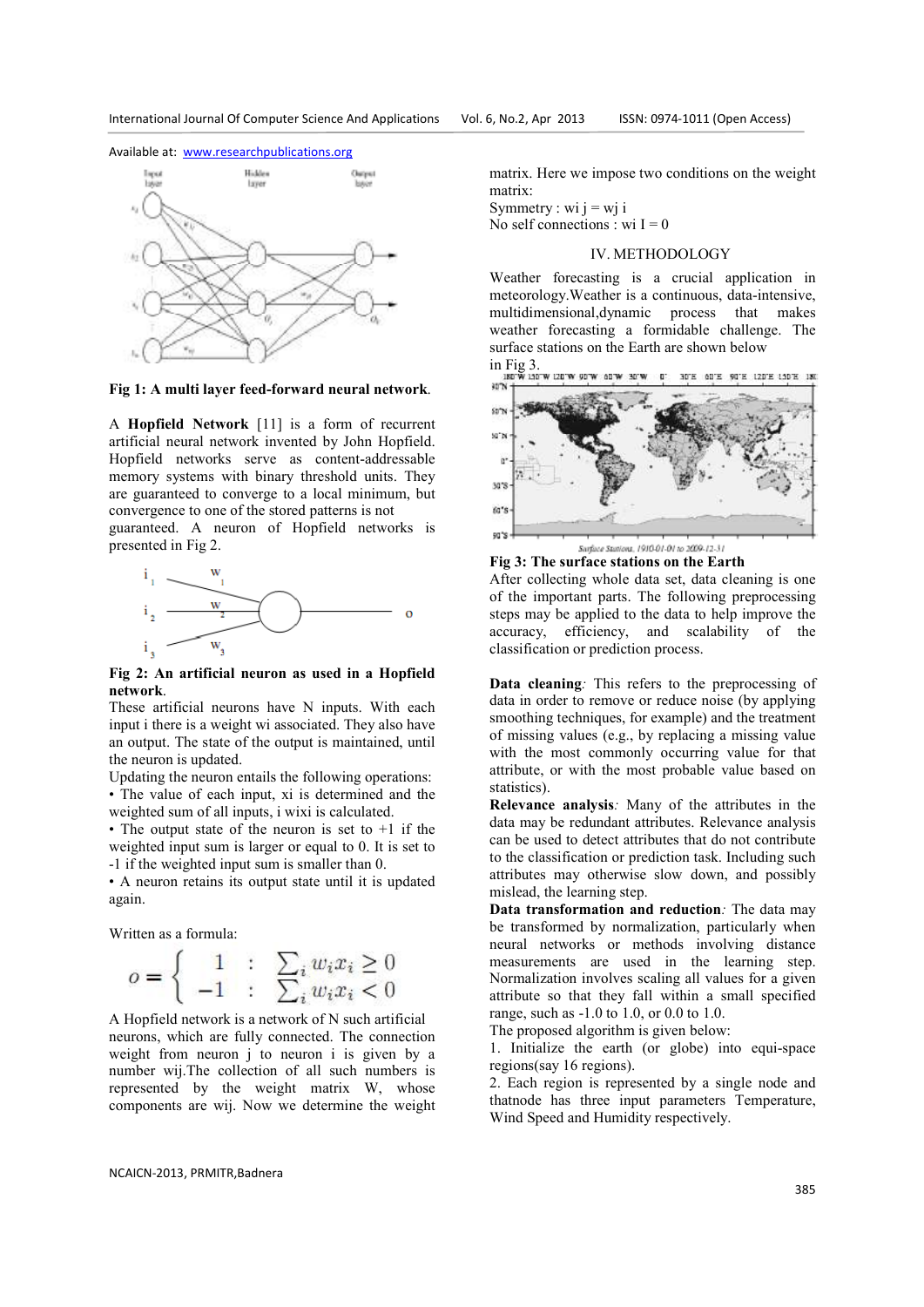3. Connect the nodes with each other using links, i.e. build a mesh topological network structure. Links between any nodes are bi-directional as because

Temperature, Wind Speed and Humidity can flow in both directions. Build a BPN for each pair of locations (including the self-loop). The input and output layer consists of 3 neurons where as the hidden layer has 5 neurons.

4. Each node I has an input Si and output Xi. It is very easy to represent Si as 3-tuple (T, WS, H). So Xi  $=1/1+e-S$  i where S i= W1WTXi1+ W2WwsXi2+ W3WHXi3 where W1, W2, W3 are scalars and Si is represented as a vector with Temperature, Wind Speed and Humidity are the components.

5. Initialize the scalars with some random values between -1.0 and 1.0. Build a Hopfield Network model with the help of training data set.

6. Now test the network model with test data set. The network must perform Temperature or Wind Speed orHumidity flow in order to establish equilibrium. This process will continue iteratively and in each iteration bias and weight values need to be updated until it converges.



Fig 4: 16 Equi-space region of Earth (Globe)

.

# VI. CONCLUSION

When tested on real adat set of 3 year period, the performance of the Back Propagation Network and Hopfield Network Model was satisfactory as there were not substantial number of errors in categorizing. Back Propagation Network and Hopfield Network based approach for weather forecasting is capable of yielding good results and can be considered as an alternative to traditional meteorological approaches. In this paper, Back Propagation Neural Network and

Hopfield Network Model is used for predicting the atmospheric condition based on the training set provided to the neural network. This is the first approach of weather prediction which combines both Back Propagation Network (BPN) and Hopfield

Network Model effectively.This approach is able to determine the non-linear relationship that exists between the historical data (temperature, wind speed,humidity, etc.,) supplied to the system during the training phase and on that basis, make a prediction of what the weather would be in future.

## **REFERENCES**

[1] Xinghuo Yu, M. Onder Efe, and Okyay Kaynak, *A General Back* 

*propagation Algorithm for Feedforward Neural Networks Learning*. IEEE

TRANSACTIONS ON NEURAL NETWORKS, VOL.13, NO.1,

JANUARY2002.

[2] R. Rojas: *Neural Networks*, Springer-Verlag, Berlin, 1996.

[3] Y.Radhika and M.Shashi, *Atmospheric Temperature Prediction using* 

*Support Vector Machines*, International Journal of Computer Theory and

Engineering, Vol. 1, No. 1, April 2009 1793-8201.

[4] Han J., Kamber M. *Data Mining*: *Concepts & Techniques*, Morgan &

Kaufmann, 2000.

[5] Mohsen Hayati, and Zahra Mohebi," Application of Artificial Neural

Networks for Temperature Forecasting," World Academy of Science,

Engineering and Technology 28 2007.

[6] Brian A. Smith, Ronald W. McClendon, and Gerrit Hoogenboom.

*Improving Air Temperature Prediction with Artificial Neural Networks*.

International Journal of Computational Intelligence 3;3 2007.

[7] Mike O'Neill, *Neural Network for Recognition of Handwritten Digits*,

Standard Reference Data Program National Institute of Standards and

Technology.

[8] http://www.wunderground.com/history

[9] Surajit Chattopadhyay, *Multilayered feed forward Artificial Neural* 

*Network model to predict the average summermonsoon rainfall in India.* 

2006.

[10] Dr. S. Santhosh Baboo and I.Kadar Shereef. *An Efficient Weather* 

*Forecasting System using Artificial Neural Network*. International Journal of

Environmental Science and Development, Vol. 1, No. 4, October 2010 ISSN:

2010-0264.